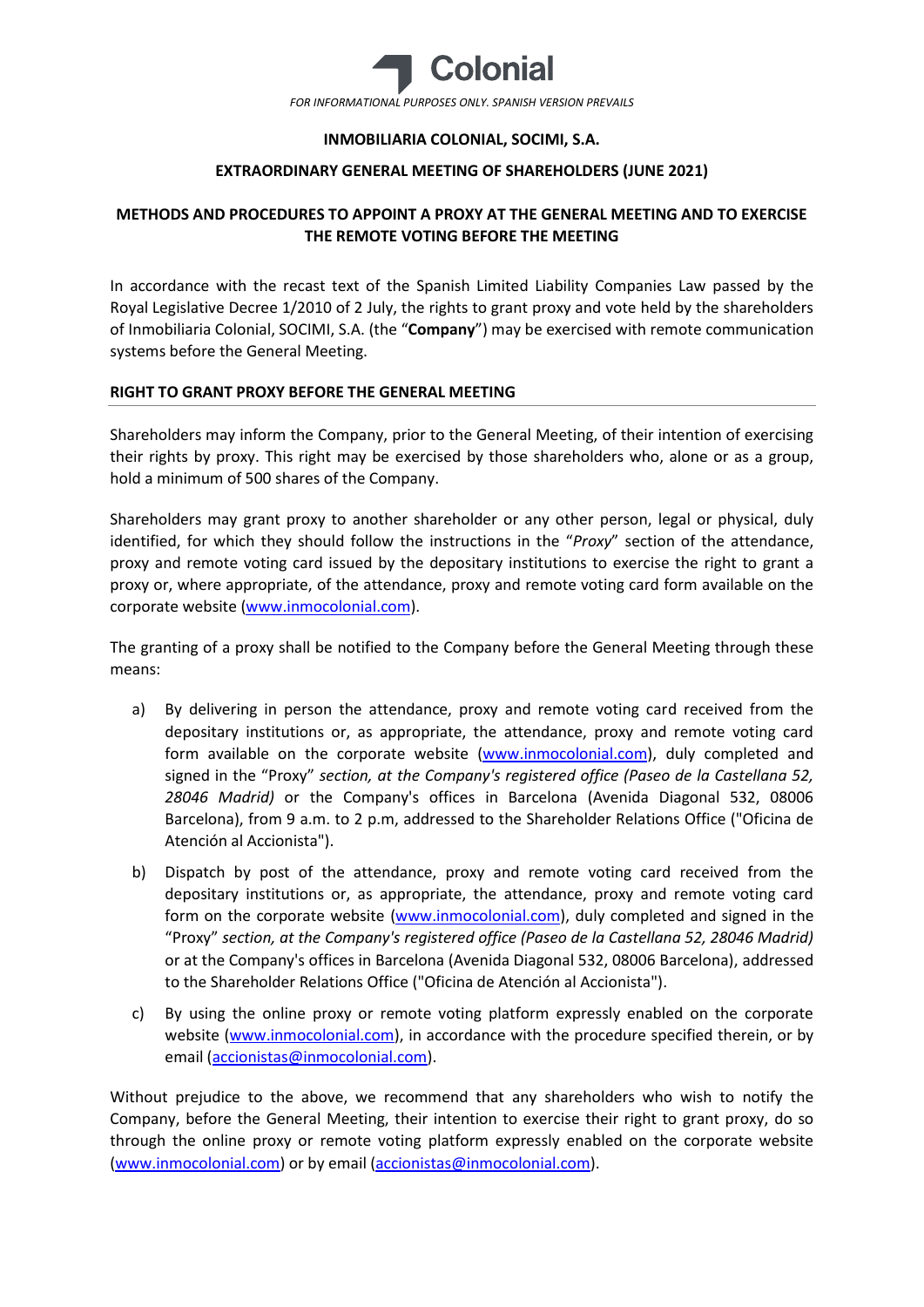

#### *FOR INFORMATIONAL PURPOSES ONLY. SPANISH VERSION PREVAILS*

The notification of a proxy by any of the means set forth in paragraphs a), b) and c) above should be received by the Company, with satisfactory proof of identity, at least 24 hours before the date scheduled for the General Meeting on the first call, that is, before 4 p.m. on 26 June 2021, without prejudice to the Chairman's power to admit any proxies received thereafter. Otherwise, it will be understood as not granted.

A proxy may represent more than one shareholder, without any restrictions on the number of shareholders he/she can represent. A proxy who represents several shareholders may cast both affirmative and negative votes in accordance with the instructions given by each shareholder.

Representation may be revoked at any time. The attendance of the shareholder represented at the General Meeting, either personally or remotely, involves the revocation of any delegation, regardless of its date.

Any proxies received with no indication of the specific person to whom the shareholder has granted his/her representation shall be deemed granted to the Chairman of the General Meeting or his/her substitute in case of conflict of interests.

The proxy's failure to attend the General Meeting will mean that the shares he/she represents will not be counted in verifying the quorum to convene the General Meeting.

The Chairman and the Secretary of the General Meeting shall have the broadest powers to recognise the validity of the proxy or any document evidencing such representation.

Proxies attending the General Meeting by electronic means should follow, if they wish to exercise their rights to grant proxy, the procedure specified in the document "*Instructions for attending and voting at the General Meeting by electronic means*" available in the section on Extraordinary General Meeting of Shareholders 2021 ("Online Attendance") on the Company's website [\(www.inmocolonial.com\)](http://www.inmocolonial.com/). For matters not expressly regulated, the same rules provided in the Regulations of the General Meeting for physical attendance to the General Meeting will apply.

## **REMOTE VOTING BEFORE THE GENERAL MEETING**

Shareholders may cast their votes in writing on the motions proposed for the items included in the agenda and shall inform the Company of this, before the General Meeting, through these methods:

- a) By delivering in person the attendance, proxy and remote voting card received from the depositary institutions or, as appropriate, the attendance, proxy and remote voting card form available on the corporate website [\(www.inmocolonial.com\)](http://www.inmocolonial.com/), duly completed and signed in the "Remote voting" section, at the Company's registered office (Paseo de la Castellana No. 52, 28046 Madrid) or at the Company's offices on Barcelona (Avenida Diagonal 532, 08006 Barcelona), from 9 a.m. to 2 p.m., addressed to the Shareholder Relations Office ("Oficina de Atención al Accionista").
- b) Dispatch by post of the attendance, proxy and remote voting card received from the depositary institutions or, as appropriate, the attendance, proxy and remote voting card form on the corporate website [\(www.inmocolonial.com\)](http://www.inmocolonial.com/), duly completed and signed in the "Remote voting" *section, at the Company's registered office (Paseo de la Castellana 52, 28046 Madrid)* or at the Company's offices in Barcelona (Avenida Diagonal 532, 08006 Barcelona), addressed to the Shareholder Relations Office ("Oficina de Atención al Accionista").